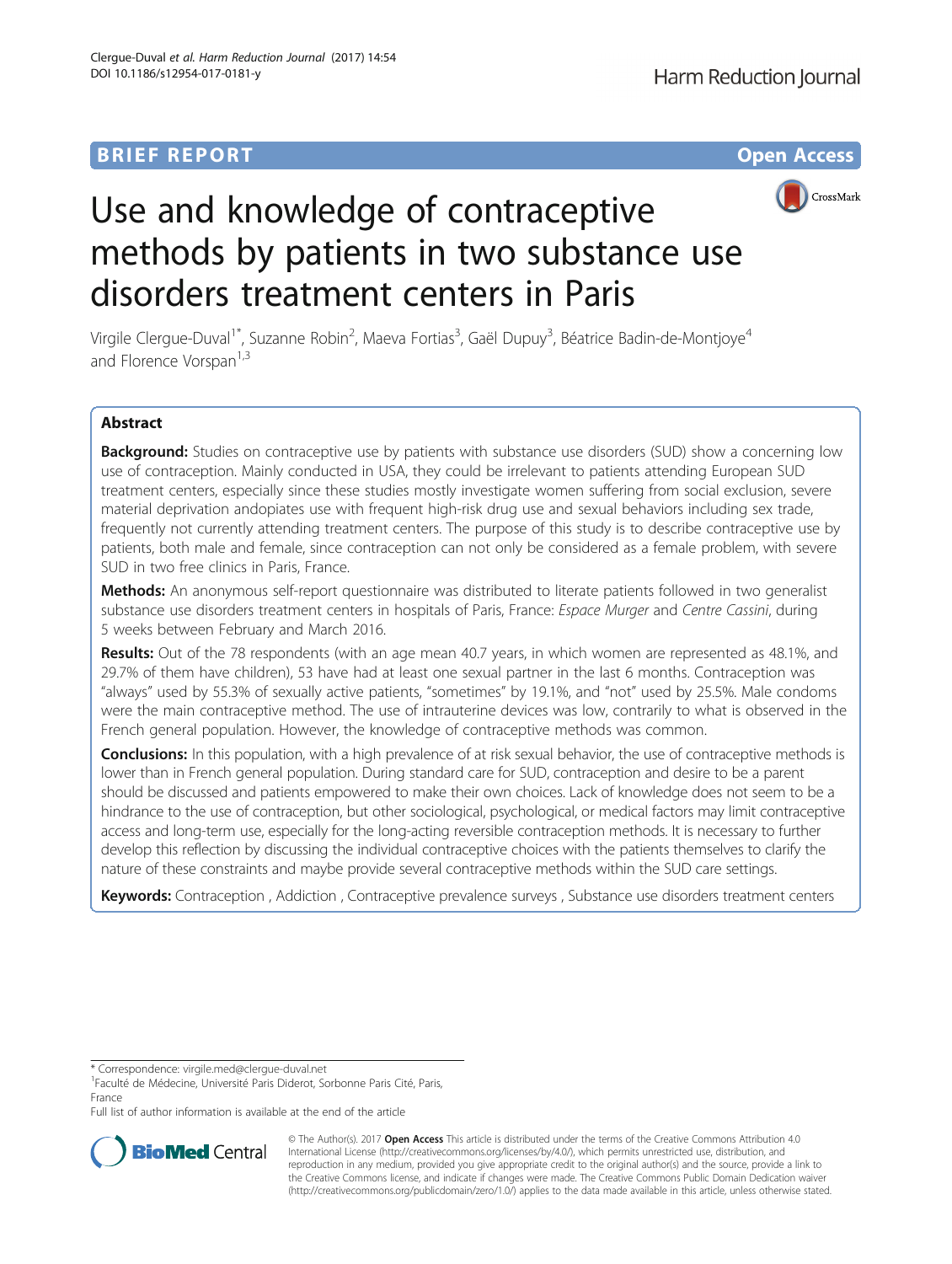## Background

The medical contraception was a major breakthrough in fertility control. In France, the availability of modern contraceptive methods is theoretically guaranteed. All general practitioners are expected to counsel and to prescribe them. They are provided by pharmacies on medical prescription and partially supported by the public health insurance (hormonal pills, intrauterine devices, implant). Furthermore, access to general practitioners is free for patients with low income and non-citizens (through Couverture Maladie universelle and Aide médicale d'état programs). Despite that, precarious populations have weaker effective access to contraception [[1](#page-3-0)]. Among them, French public health institutions assert the need for interventions on contraception and gynecology for patient with substance use disorders (SUD) [[2](#page-3-0)]. International studies show they use contraceptives less often, choose male condoms most often, and have a lack of knowledge of contraceptive methods available [\[3](#page-3-0)–[7\]](#page-4-0). These studies mainly focus on women suffering from social exclusion and material deprivation, mainly users of opiates with high-risk drug use and sexual behaviors including sex trade and those not currently enrolled with treatment centers [\[3](#page-3-0)]. However, these studies are not easily applicable to all patients of substance use disorders treatment centers nor assessing their needs of family planning services. They were conducted mainly outside of Europe (USA or Australia) [[3](#page-3-0)]. Plus, contraceptive habits vary by country. In France, the latest available study (2006) focused exclusively on women with intravenous use and infection by the human immunodeficiency virus, which is not the majority of the patient population followed in care centers [[8\]](#page-4-0). In addition, preventing contraceptive failures also involves informing and empowering men and so they should be included in studies [\[9\]](#page-4-0).

Our main objective was to describe the use of contraceptive methods of patients followed in substance use disorders treatment centers in Paris, France. Our secondary objectives were to describe patients' knowledge of contraceptive methods and to estimate the rate of abortion.

# Methods

This study was observational and cross-sectional. The study population included all French-speaking, literate patients (both women and men) followed in two generalist substance use disorders treatment centers in university hospitals of Paris, France: Espace Murger and Centre Cassini. Both situated within university hospitals (Fernand Widal and Cochin), those centers are funded to provide free medical, psychological and social care for adult patients with SUD, including inpatient withdrawal programs, including also on site as well as take home heroin maintenance treatment delivery (buprenorphine or methadone) even in patients who can be noncitizens or without medical insurance, or not enrolled in Couverture Maladie Universelle and Aide médicale d'état programs. Those centers can also provide medication to treat medical conditions. Those centers have a legal obligation to guaranty anonymity if a patient wishes it. Although abstinence- or maintenance-oriented, those centers are familiar with harm reduction approaches toward patients with SUD and can provide needles, syringes, and crack smoking devices, as well as condoms.

To explore patients' use and knowledge about contraception, we designed a two-sided page anonymous selfreport questionnaire based on a literature review and formatted to entail minimum disturbance in the running of the services according to the staff of the centers. We used the formulation and categorization of the French National Institute for Demographic Studies (INED) and Santé Publique France, the national research and prevention institute. The questionnaire explored different contraceptive methods including condoms, the pill, intrauterine devices (IUD), sterilizations, implants, injections, the patch, the ring, spermicide, diaphragms, caps, periodic abstinence, withdrawal, and sex without vaginal penetration. Medical abortion, unplanned pregnancy, and emergency contraception were also investigated.

The questionnaire was distributed by the reception staff to patients, both women and men, coming for medical visit or heroin maintenance treatment delivery, during 5 weeks between February and March 2016. An envelope was joined with it to ensure anonymity. Participation was voluntary and a refusal had no repercussions on patient care. The data was analyzed with the R program.

## Results

Seventy-eight patients completed the survey, aged from 18 to 54 (mean 40.7 years, see Table [1](#page-2-0) for patient's characteristics). During these 5 weeks, approximately 600 medical consultations took place in Espace Murger and 400 at the Centre Cassini so the participation can be estimated between 5 and 10% of the total visitors.

Among the 53 patients with at least one partner in the last 6 months and unsterilized, 26 declared "always" using contraception (55.3%), nine "sometimes" (19.1%), and 12 "never" (25.5%). The contraceptive methods used were the male condom alone for 21 patients (39.6%), the hormonal pill for seven (13.2%), IUD for three (5.7%), an implant for two (3.8%), the ring for one. Two patients (3.8%) used the male condom combined with another method including a man using withdrawal as alternative according to the situations.

Among respondents, 89.0% (65) knew of emergency contraception,  $37.5\%$  (27) have used it,  $35.6\%$  (26) were ever confronted with an unplanned pregnancy, and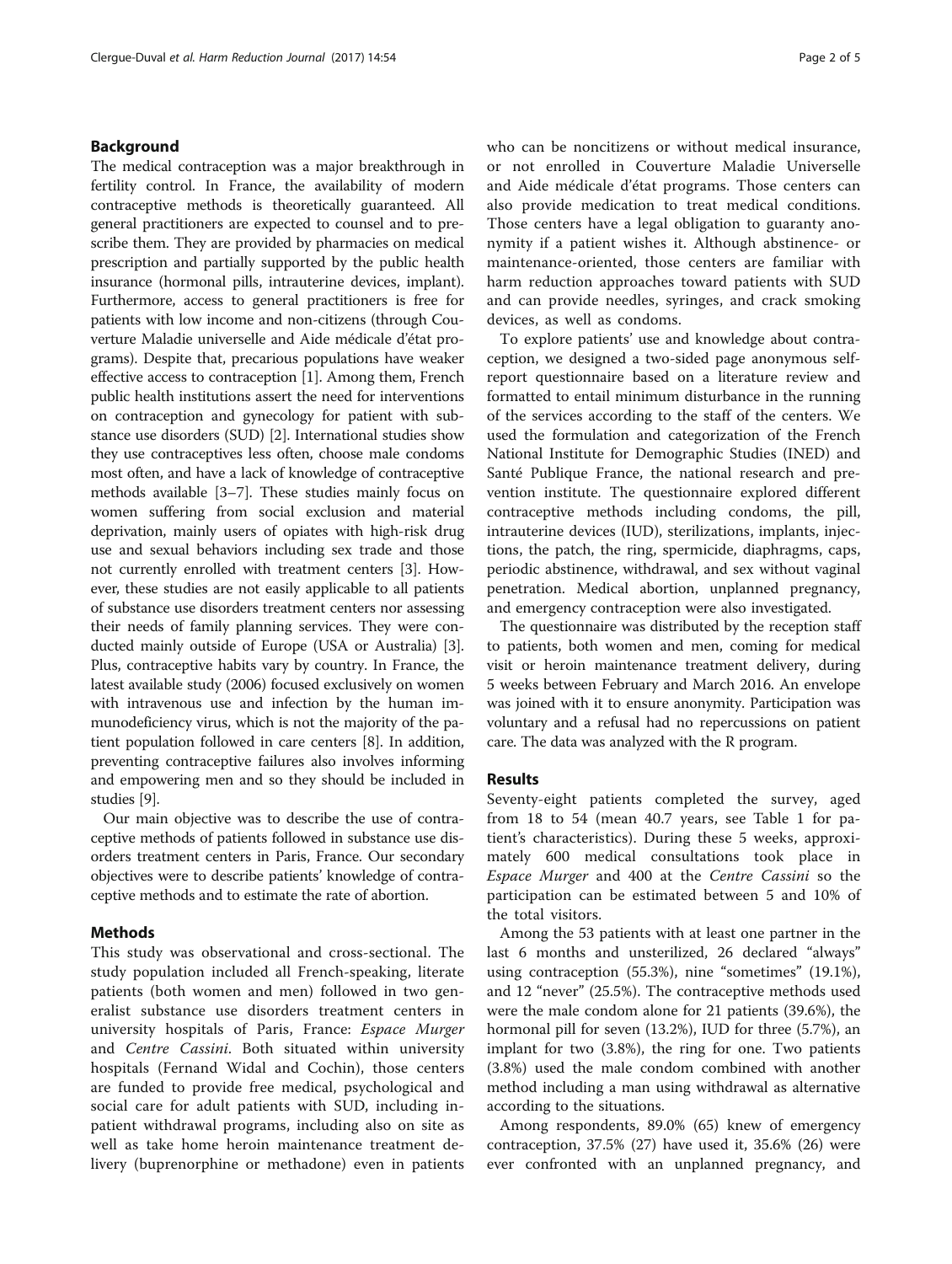41.1% (30) with a medical abortion (themselves or their partner) during their life. Nine (12.3%) reported having had a medical abortion in their lifetime yet not having faced an unplanned pregnancy. The main contraceptive methods previously used by the patients were the male condom (89.2% of 74 respondents) and the pill (63.5%). Among other methods, withdrawal was used by 35.1% (26 patients), IUDs by 18.9% (14), sex without vaginal penetration by 16.2% (12), implant by 10.8% (8), and periodic abstinence (Billing, Ogino…) by 10.8% (8).

On average, patients knew of 9.7 contraceptive methods of the 15 proposed (standard deviation  $= 4.0$ ). The results are displayed in Table 2.

Percentages are given for responders only

N number of patients who responded "Yes, sufficiently"

## Discussion

Our response rate was lower than expected, showing the difficulty of approaching this issue. Participants corresponded to the target population in terms of age and substances used, but unsurprisingly, women were more likely to respond. Despite these biases, we have shown relevant elements for practitioners. Firstly, contrary to what we expected, we found similar observations to previous studies on the most precarious patients, those at the margins of the care system. The patients in our study used contraception less than the general population in France (74.5 vs 96.9%) [\[10, 11\]](#page-4-0). On the other hand, this rate is similar to the high range of Terplan's meta-analysis (25–77%) (3). This may reflect the combined severity of the SUD as well as high access to medical and social care for patients attending this type of free clinics. Secondly, we noticed a deviation from the typical path of contraception observed in the general population. Usually, younger women tend to use the pill and the trend changes after pregnancies or passed the age of 35, when IUDs become more popular [[10](#page-4-0)]. Our respondents do not follow this pattern with most of them using male condoms despite a mean age of 41 years. The condom is the method used to prevent sexually transmitted infections (STI). It is not surprising that its use may be more widespread than in general population and demonstrates the good acceptance of this method in our population. However, it is also widely used by regular and stable partners in our sample. We make the hypothesis that in our population, condom is a way of preventing STI even with a regular partner

<span id="page-2-0"></span>Table 1 Characteristics of patients who responded (number of patients)

| Center                                                                     | $n = 78$       |
|----------------------------------------------------------------------------|----------------|
| Centre Cassini                                                             | 24             |
| Espace Murger                                                              | 54             |
| Gender                                                                     | $n = 77$       |
| Female                                                                     | 37             |
| Male                                                                       | 40             |
| General practitioner                                                       | $n = 74$       |
| No                                                                         | 19             |
| Yes                                                                        | 55             |
| Doctor to discuss and prescribe<br>contraception                           | $n = 75$       |
| No                                                                         | 29             |
| Yes                                                                        | 46             |
| Personal situation (<6 months)                                             | $n = 73$       |
| Casual partner(s)                                                          | 14             |
| No partner                                                                 | 21             |
| Regular partner                                                            | 31             |
| Regular and casual partners                                                | $\overline{4}$ |
| Did not respond                                                            | 3              |
| Children                                                                   | $n = 74$       |
| No                                                                         | 52             |
| Yes                                                                        | 22             |
| First product or circumstances that<br>motivated the request for treatment | $n = 78$       |
| Alcohol                                                                    | 24             |
| Behavioral addiction                                                       | $\overline{4}$ |
| Cannabis                                                                   | 15             |
| Cocaine                                                                    | 14             |
| Crack                                                                      | 6              |
| Heroin/opiate                                                              | 34             |
| Prescribed drugs                                                           | 16             |
| Tobacco                                                                    | 8              |

Table 2 The knowledge of contraceptive methods

| Contraceptive method        | Yes, sufficiently | Yes, insufficiently (%) | No (%) |
|-----------------------------|-------------------|-------------------------|--------|
| Cap                         | 5.8% $(N = 4)$    | 14.5                    | 79.7   |
| Diaphragm                   | $36.1\% (N = 26)$ | 26.4                    | 37.5   |
| Female condom               | $42.5\%$ (N = 31) | 35.6                    | 21.9   |
| Female sterilization        | $38.9\%$ (N = 28) | 36.1                    | 25.0   |
| Hormonal Pills              | $76.7\% (N = 56)$ | 16.4                    | 6.8    |
| Implant                     | $34.7\%$ (N = 25) | 20.8                    | 44.5   |
| Injection                   | $13.7\%$ (N = 10) | 21.9                    | 64.4   |
| Intra-uterin device<br>(ID) | $50.0\%$ (N = 34) | 29.4                    | 20.6   |
| Male condom                 | $91.8\% (N = 67)$ | 6.8                     | 1.4    |
| Male sterilization          | $36.1\% (N = 26)$ | 37.5                    | 26.4   |
| Patch                       | $27.4\%$ (N = 20) | 21.9                    | 50.7   |
| Periodic abstinence         | $29.6\% (N = 21)$ | 31.0                    | 39.4   |
| Ring                        | $30.1\%$ (N = 22) | 31.5                    | 38.4   |
| Spermicide                  | $29.2\% (N = 21)$ | 27.8                    | 43.0   |
| Withdrawal                  | $66.2\%$ (N = 47) | 19.7                    | 14.1   |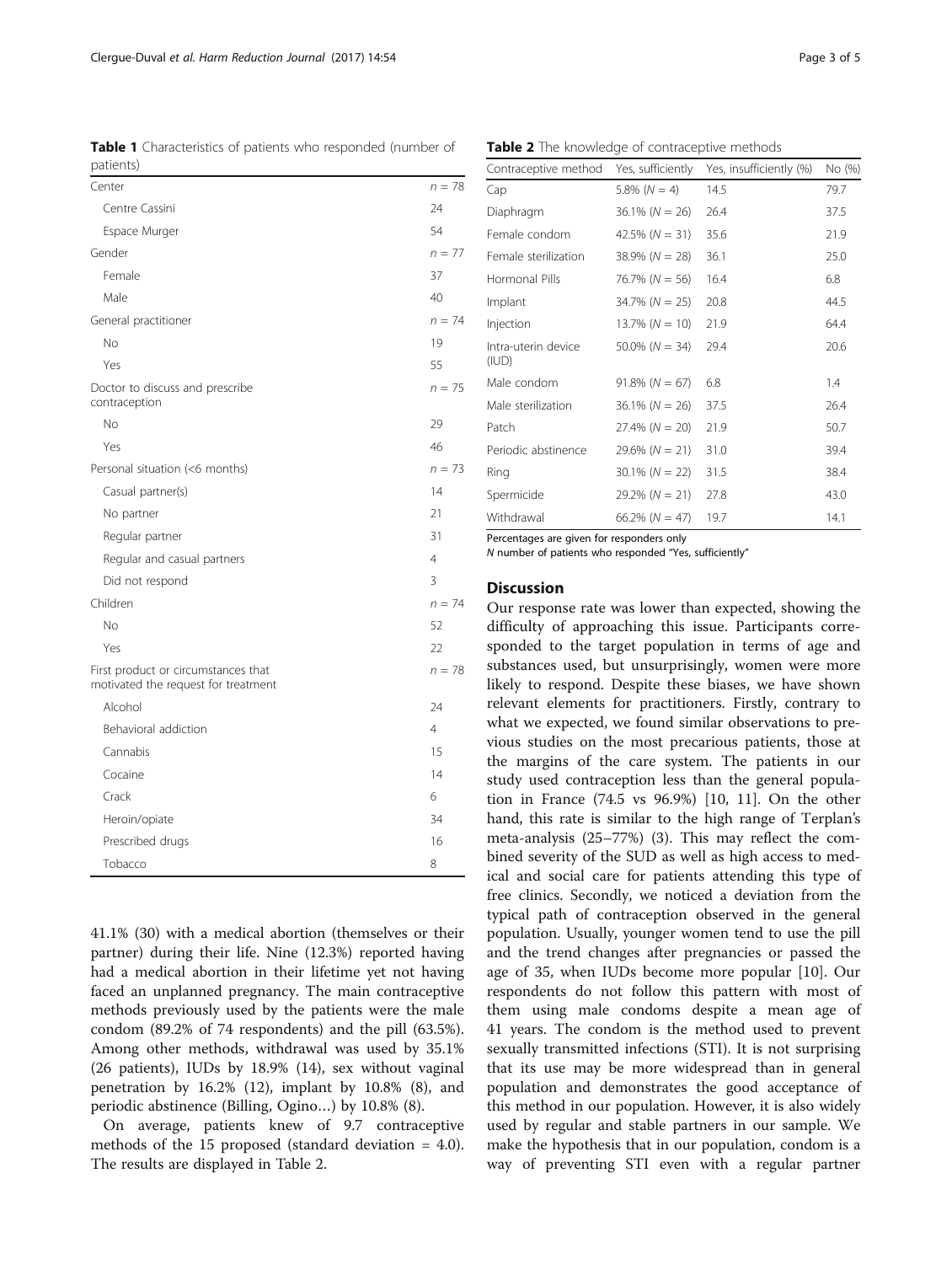<span id="page-3-0"></span>known as HIV or HCV positive or to avoid to have to deal with the potential risky behavior of drug use. Condom also allows real-time control over contraception by patients. But condom alone is not the best effective contraceptive method in practice compared to the longacting reversible contraception (LARC) as IUD or the implant [[12](#page-4-0)]. Thirdly, in our sample, we describe a knowledge of the various contraceptive methods similar to that observed in the general population in France [[13\]](#page-4-0). If the insufficient knowledge is the first reason raised by studies [3, [14](#page-4-0)], there are others that may influence the contraceptive choices as the practice availability or the absence of personal support and advice [\[14](#page-4-0), [15](#page-4-0)]. The cost is possibly less an influence factor than in other countries [[16](#page-4-0)] since in France, the majority of contraceptive methods are defrayed for all patients by public medical insurance, except the condom, which is freely available in our centers. In France, the main obstacle to the IUD use in general population is the lack of trained professionals to install them [[17\]](#page-4-0). There may be some reluctance regarding LARC and a mistrust of the medical supervision they induce [[14](#page-4-0), [15, 18](#page-4-0)]. The use of contraception appears to be a patient's deliberate choice, and it is necessary to further investigate the reasons for a given choice through individual interviews [[15\]](#page-4-0). Lastly, it is particularly striking to observe that while some patients declare "planning" pregnancies, they practice abortion de facto. This questions what influences them upon deciding whether to abort. As with all chronic diseases, we must include addiction care in the life course of patients [[19, 20](#page-4-0)]. It is difficult to describe the contraceptive choices without attempting to understand the desire to be a parent, sometimes latent, and support couples in their choice of planning parenthood [\[21](#page-4-0), [22\]](#page-4-0).

# Conclusions

In both centers, the use of contraceptive methods is not as low as previously observed in other populations with SUD, but it appears lower than the general population. We observed a common knowledge of contraceptive methods and a dominant use of condom with little use of IUDs by patients of 41 years at mean.

During standard care for SUD, contraception and desire to be a parent should be discussed and patients empowered to make their own choices. Lack of knowledge does not seem to be a hindrance to the use of contraception, but other sociological, psychological, or medical factors may limit contraceptive access and long-term use in this specific population, especially for the long-acting reversible contraception methods. It is necessary to further develop this reflection by discussing the individual contraceptive choices with the patients themselves to clarify the nature of these constraints and maybe provide several contraceptive methods within the SUD care settings.

#### Abbreviations

IUD: Intrauterine devices; LARC: Long-acting reversible contraception; STI: Sexually transmitted infections; SUD: Substance use disorders

#### Acknowledgements

The authors would like to thank all the participants who voluntarily participated in this study and the staff of Espace Murger and Centre Cassini. VCD also would like to thank Dr. Gaudu and Dr. Trignol-Viguier of the birth control degree at University Paris Descartes.

#### Funding

None.

#### Availability of data and materials

The survey questionnaire used in this article is freely available. The dataset analyzed during the current study is not available. Participants were assured during the informed consent process that individual responses were confidential.

#### Authors' contributions

VCD, BBM, and FV designed the study. VCD, BBM, and FV developed the questionnaire. GD and BBM undertook data collection. VCD analyzed the data. VCD and SR prepared the first draft of the article. All authors contributed to the revision of the manuscript. All authors read and approved the final manuscript.

#### Ethics approval and consent to participate

All participants were informed of the survey's objectives and their consent was obtained. This study was conducted following the principles of the Declaration of Helsinski and in accordance with French laws on bioethics. Jardé law (2012) does not require a formal nationaly registered Independent Review Board approval for studies without any risk or constraint. Nevertheless, the study procedure and patient information and consent record was reviewed and approved by our internal review board (UMRS1144-Eq1), that does not have an IRB number.

#### Consent for publication

Not applicable.

#### Competing interests

The authors declare that they have no competing interests.

#### Publisher's Note

Springer Nature remains neutral with regard to jurisdictional claims in published maps and institutional affiliations.

#### Author details

<sup>1</sup>Faculté de Médecine, Université Paris Diderot, Sorbonne Paris Cité, Paris France. <sup>2</sup>Master Genre, Politique et Sexualité, Ecole des Hautes Etudes en Science Sociale, Paris, France. <sup>3</sup>CSAPA Espace Murger, Service de Médecine Addictologique, Hôpital Fernand Widal, APHP, Paris, France. <sup>4</sup>CSAPA Centre Cassini, Service de Psychiatrie, Hôpital Cochin, APHP, Paris, France.

### Received: 1 March 2017 Accepted: 1 August 2017 Published online: 04 August 2017

#### References

- 1. Bajos N, Oustry P, Leridon H, and et al. Social inequalities in access to contraception in France. Population 2004;59:479–502.
- 2. Institut national de la santé et de la recherche médicale (Inserm). Réduction des risques chez les usagers de drogues. Synthèse et recommandations. Paris: Inserm; 2010 Juin. [http://www.ipubli.inserm.fr/](http://www.ipubli.inserm.fr/handle/10608/86) [bitstream/handle/10608/88/expcol\\_2010\\_reduction\\_synthese\\_fr.](http://www.ipubli.inserm.fr/handle/10608/86) [pdf?sequence=1](http://www.ipubli.inserm.fr/handle/10608/86). Accessed 2 Aug 2017.
- 3. Terplan M, Hand DJ, Hutchinson M, Salisbury-Afshar E, Heil SH. Contraceptive use and method choice among women with opioid and other substance use disorders: a systematic review. Prev Med. 2015;80:23–31.
- 4. Weber AE, Tyndall MW, Spittal PM, et al. High pregnancy rates and reproductive health indicators among female injection-drug users in Vancouver, Canada. Eur J Contracept Reprod Health Care Off J Eur Soc Contracept. 2003;8:52–8.